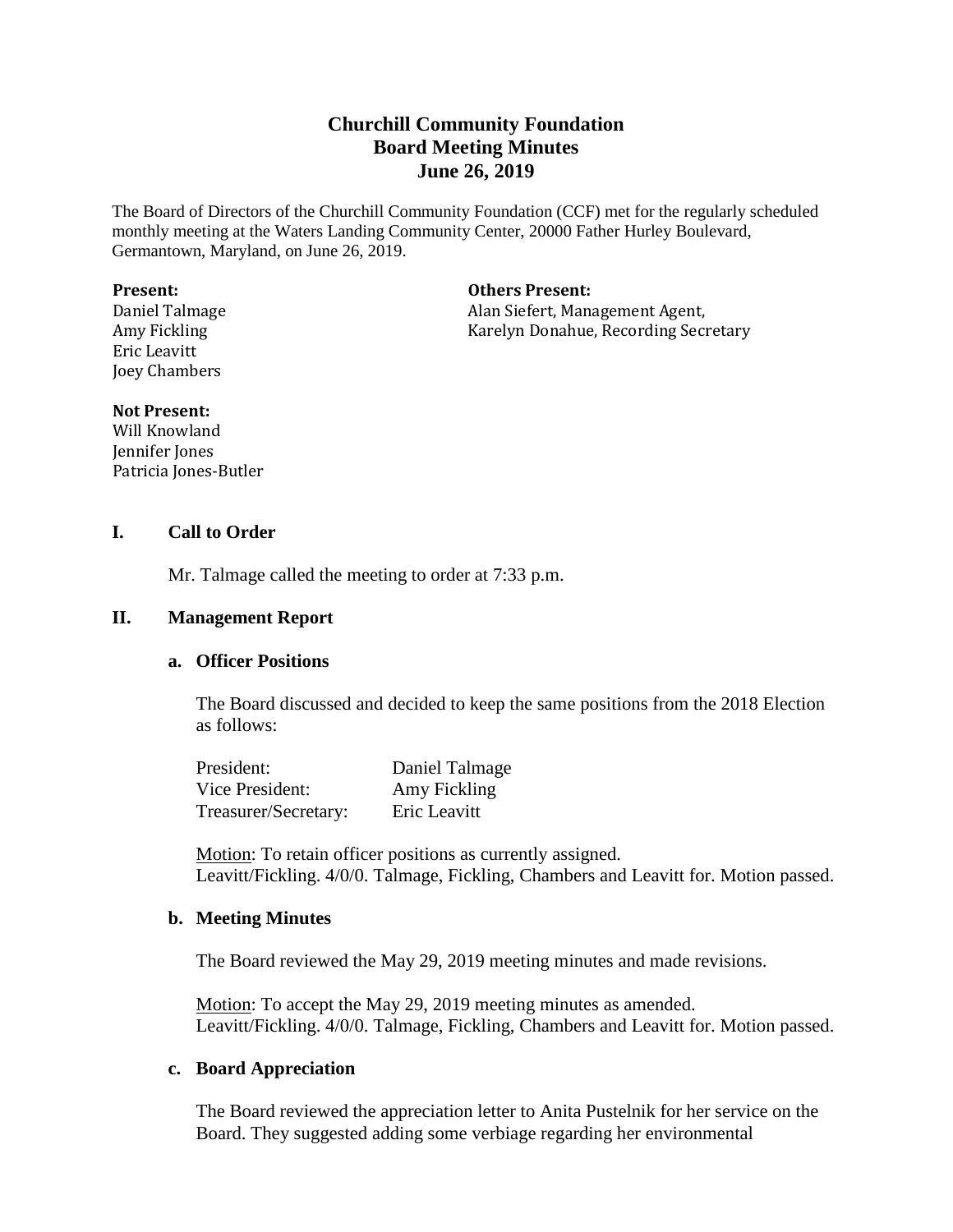contributions and to add "See you around the Lake!" at the end. They discussed getting her a gift certificate to Meadows Farm.

Motion: To purchase a gift card to thank Anita Pustlenik for her years of service on the Board not to exceed \$100 under line item #7890.

Leavitt/Chambers. 4/0/0. Talmage, Fickling, Chambers and Leavitt for. Motion passed.

## **d. 2018 Audit**

Mr. Seifert has been working with Strauss & Associates to modify the draft audit. He reported that the Foundation was \$23,000 short on its Fidelity coverage as of the date the policy took effect. The Board agreed upping this coverage for an additional \$300,000 for an approximate cost of \$100. Mr. Siefert also reported that the auditors would delete the verbiage regarding their discussion with the Board.

Motion: To accept the draft audit for 2018 as amended. Leavitt/Fickling. 4/0/0. Talmage, Fickling, Chambers and Leavitt for. Motion passed.

## **e. Amethyst Monitoring**

Gabby Myers of KCI provided a proposal on monitoring the Amethyst Stream restoration project. The Board would like to see an additional bid from CPJ.

## **f. Water Quality Study**

Kylan Foster informed Mr. Siefert that she could no longer work on this project. Mr. Talmage and Mr. Knowland will search for another individual to complete this project. It was also discussed that the person should have a deadline to meet.

Motion: To void the previous approved motion approves at the March 27, 2019 Board Meeting. (Previous Motion: To accept the proposal from Kylan Foster to condense the previous Water Quality Studies into one reader-friendly report including but not limited to comparison charts and spreadsheets at a cost not to exceed \$800. Knowland/Eric Leavitt. 6/0/0. Talmage, Fickling, Butler-Jones, Knowland, Jones and Leavitt for. Motion passed.)

Leavitt/Chambers. 4/0/0. Talmage, Fickling, Chambers and Leavitt for. Motion passed.

## **g. Churchill East Village Stream/Grant**

Mr. Siefert reported that the Foundation was awarded the Maryland DNR grant to complete the work on the CEV Stream. CPJ will now obtain three to five bids for this work.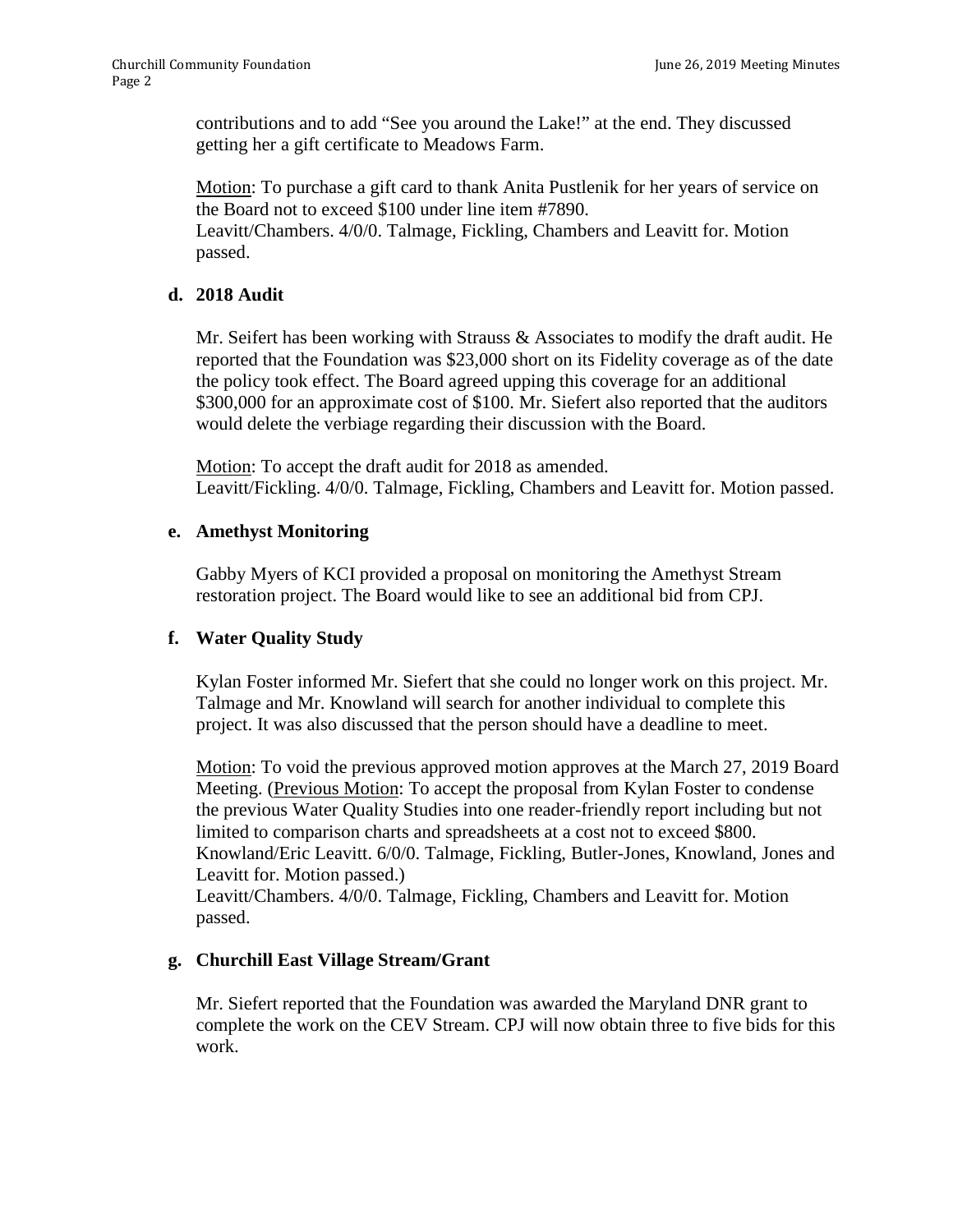## **h. Churchill Village-South Bridge**

Mr. Siefert and Mr. Talmage reported that Churchill South is still waiting for the engineering company's report.

## **i. Father Hurley Sinkhole Debris**

Mr. Siefert received an email response from Montgomery County where they estimated 350 cubic yards of debris was lost through the sinkhole. Mr. Seifert also received an email from the County regarding a meeting with a DEP representative regarding cleaning up the stream. The representative made the recommendation not to do anything to the stream as more damage would be caused to the stream. The Board discussed asking for compensation for these items based mainly on percentages of the sediment removed compared to the cost of the dredge project.

## **j. Master Plan**

The Board discussed the plans on the Churchill Town Sector design.

## **k. Operating Checklist/Pending Projects**

The Board reviewed the operating checklist and pending projects with Mr. Siefert. The Board sent some items to Mr. Siefert to add to the list as a result of their path walk on June 2, 2019.

The Board discussed it might be time to hire divers to inspect the gate and pipe at the dam. Mr. Siefert will seek out some bids.

## **l. Financials**

Mr. Siefert explained a question the Board had regarding some permit costs.

## **III. Old Business**

## **a. Path Walk**

The Board did not like the size of the numbers of the mile markers. This will be addressed at a later date. Mr. Talmage reported that it was one of the "cleanest" walks that the Board has ever had.

## **b. Property Line**

Mr. Siefert reported that the Foundation's attorney is still working on this item.

## **IV. New Business**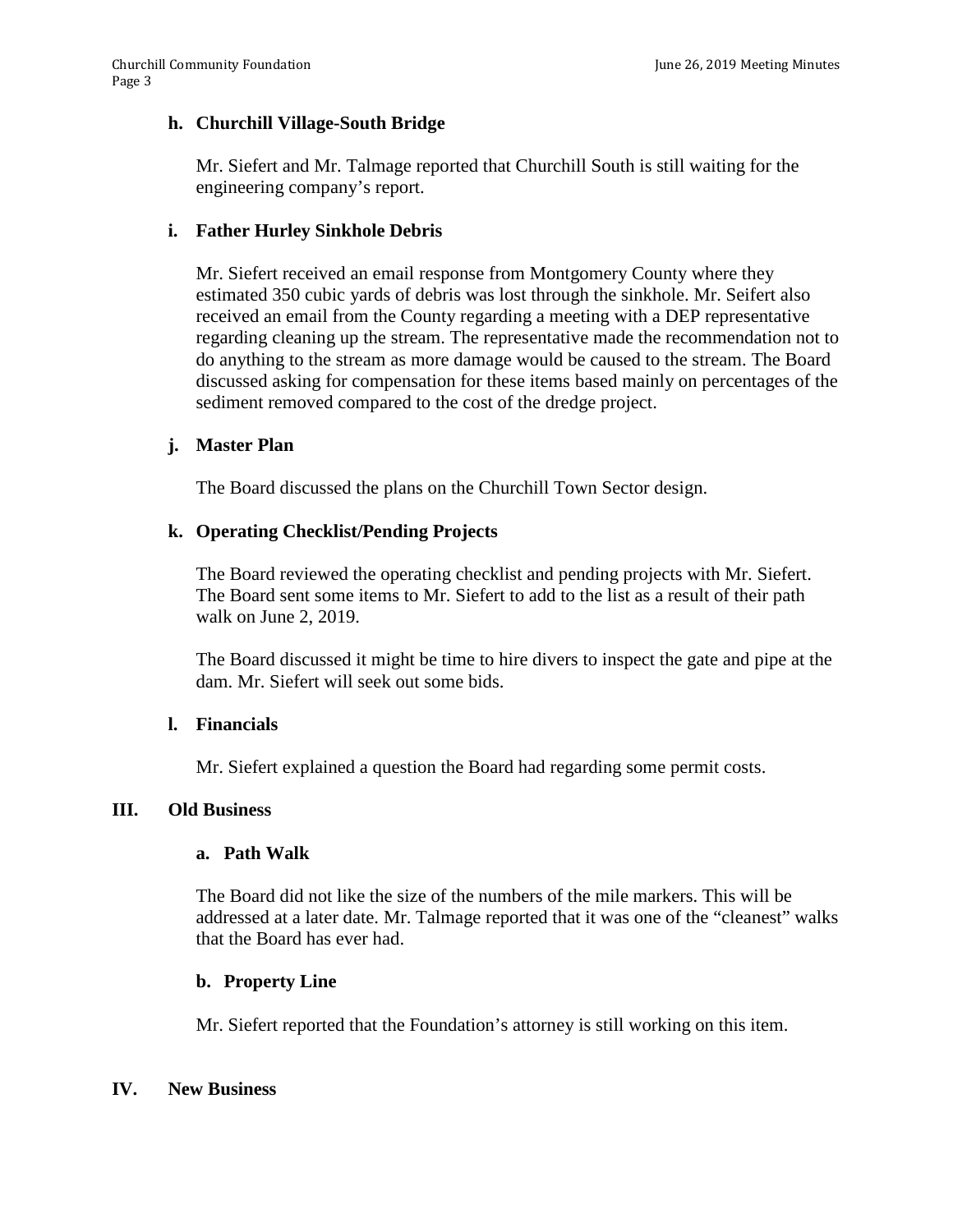# **V. Next Meeting**

The next meeting of the Board of Directors for the Churchill Community Foundation will be Wednesday, July 31, 2019 at 7:30 p.m. at the Waters Landing Community Center.

## **VI. Adjournment**

Motion: To adjourn the June 26, 2019 Board meeting at 9:20 pm. Leavitt/Chambers. 4/0/0. Talmage, Fickling, Chambers and Leavitt for. Motion passed.